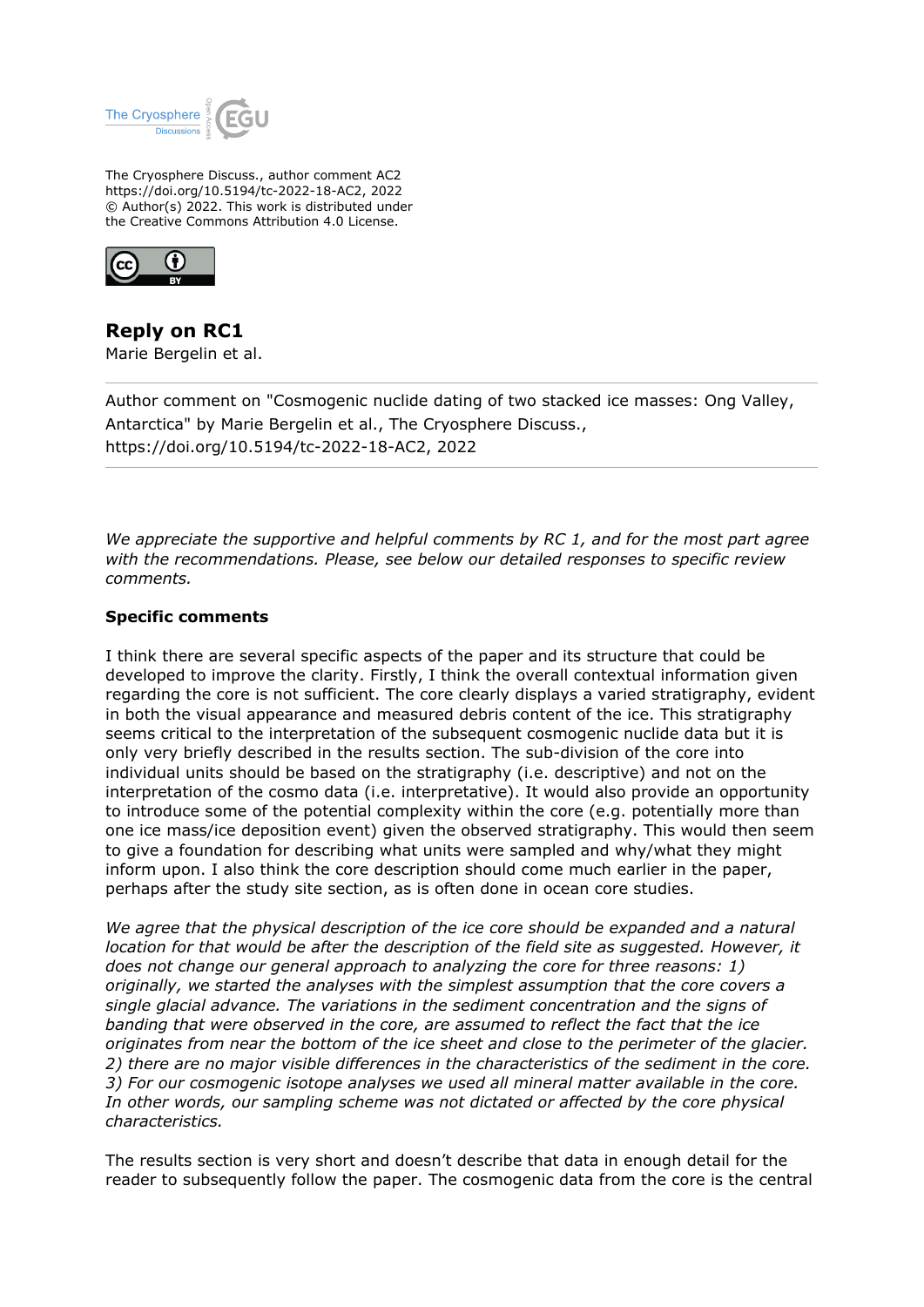data-set but is described in less than five lines. The down core variation should be specifically described and quantified. The variations have implications for the subsequent application of the model.

## *We agree and will expand and add more details to the results section.*

Another comment regards the structure, both the overall structure and structure of individual sections. I appreciate that this may have been quite a tricky paper to write as it involves a number of approaches (surface exposure dating, burial dating, depth-profile dating) and modelling.

## *We agree wholeheartedly. This was a tricky paper to write.*

I always find in similar cases structure can be hard to decide upon but one way I find helpful is to start with the simple(!) parts and add complexity. Currently it feels the paper sometimes tries to address all the complexity at once. For example in Section 4.3 the overarching principles of nuclide production at depth are described after the complexities of evolving mass shielding and depth. This seems like the wrong way round. Additionally, sentences describing key concepts are scattered throughout the paper; for example in section 6.2 (522-523, 526-536). The reader needs to be as up-to-speed as possible before the model results are introduced. I wonder whether the bulk of the model description should be moved to supplementary and only the key concepts described in the paper (perhaps in the discussion section).

## *The modeling approach and application are a novel contribution to this paper, therefore we feel that it needs to be in the body of the paper rather than in an appendix.*

*We agree that we need to provide the reader with a clearer roadmap on how the modeling unfolds in the paper. In general, the organizing principle of this paper is that we want to clearly show how the unusual characteristics of the observations led us to choose methods of data analysis that we would not have initially expected to be useful. The use of burial dating to constrain the age of the ice is probably the best example. Describing burial dating in detail before the reader has seen the observations would be misleading to the reader, because it would imply that somehow we knew in advance of the study that burial dating would be a viable approach to determining the age of the ice. This is not the case – given only the geologic setting of the site and nothing else, neither we nor anyone else would expect that burial dating would be possible or useful. The usefulness of burial dating only became clear after the surprising observation that some of the englacial sediment must have experienced prior exposure before being entrained in the ice. The purpose of the paper organization was to make this chain of reasoning clear: there are many different ways to interpret cosmogenic-nuclide data to gain age information, the correct approach is not known in advance, and one has to choose the right approach based on both the geologic context and the nature of the observations. However, it is true that we did not specifically state this organizing principle in the paper. We can improve this by stating this explicitly early in the paper.* 

*In the paper the forward model is introduced in the order it was built. The debris concentrations and the density of the material are the foundations of the forward model. The shielding mass determines the production rate at depth. The production rate is introduced later since the production of cosmogenic nuclides is based on the change in depth/shielding mass that a sample experiences. We agree that this section would benefit from the addition of a paragraph in the beginning which states the basic principles of shielding and production rates of cosmogenic nuclides at depth, and the importance of shielding mass prior to the introduction of details involving shielding mass.*

*The burial dating is introduced after the forward model (section 4. Method) and the*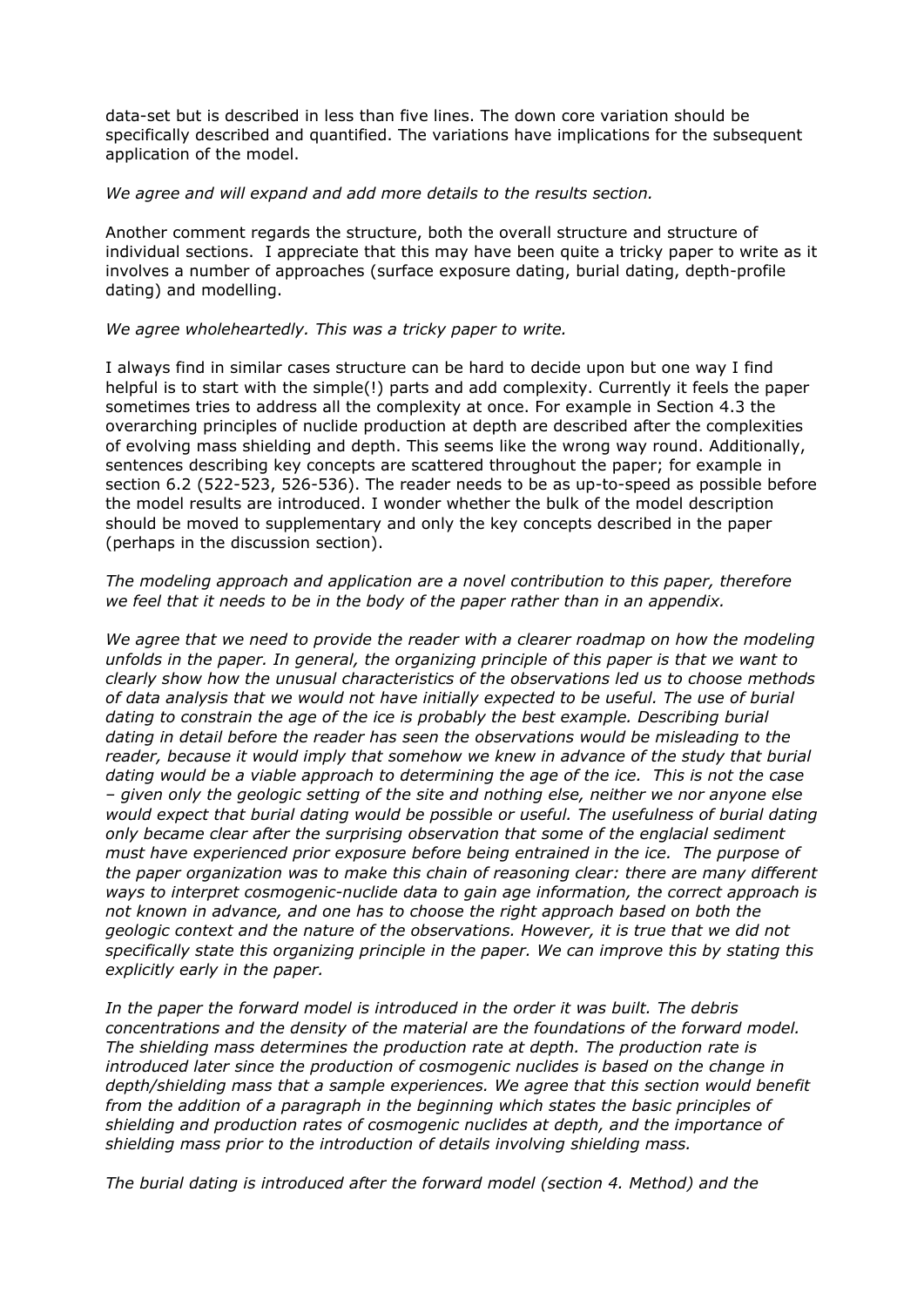*resulting nuclide data set (section 5. Results). The reasons for this are currently stated in section 3. (Cosmogenic-nuclide applications relevant for dating Ong Valley buried ice) and, we agree, should be described in greater detail. However, the burial dating is only necessary and applicable because of the downcore increase in nuclide concentrations and is therefore introduced after the results which reveal this. We think that a paragraph describing the reasons to use the burial dating as a constraint would be beneficial in section 6, to help the reader to follow along.*

Is burial dating part of the model? Line 526 suggests not but line 611 suggests it is? I am really confused. I think the model results and burial dating results need to be more clearly defined as to what is what. Section 6.2 has forward modelling in the title but seems to refer entirely to burial dating units that the forward model wasn't applied to? The burial ages are only given at the very end of section 6 even though they are used as constraints for the model?

*The model is not itself a dating method, it is just a forward model calculation that predicts the nuclide concentrations we should observe as a function of various parameters including the age of the ice. The concept of burial dating comes into the model optimization because of the constraint that, in effect, the samples are not allowed to have a burial age less than zero at the time they are incorporated into the ice. Then in a second step, after we have identified a best-fitting model for the nuclide concentrations produced after ice emplacement, we compute apparent burial ages for samples from the recycled surface material units. Thus, the concept of burial dating is used in the model optimization, but the calculation of burial ages for some samples is a separate calculation that takes place in a subsequent step.* 

*There are two benefits of using burial dating: 1) to constrain the model as any given sample within the ice core cannot have been buried for lesser time than the deposit of the ice that encloses it, hence this burial constraint will provide us with a maximum depositional age of the middle ice, and 2) to determine the burial age for all samples in order to evaluate whether there is a general agreement between the burial age of the samples or if there is variation in ages which would indicate a more complex history or a variable source of the debris. Therefore, the model results come first which include the burial dating constraint and is based on such, and later the remaining results of the burial dating that appear in section 6. However, we agree that the structure of such could be more clearly defined in the forward modeling section where burial dating is introduced and discussed.*

I am clearly not following what was done from the text. I think a much clearer structure that separates the measured results from the modelled results is needed. They authors need to be explicit about what is what throughout the paper. The paper needs to set up a logical structure and follow it throughout, to me it currently jumps about from one approach to another making it really hard for me to follow and subsequently review. The authors will of course be very familiar with the steps involved in deriving the results but for someone seeing this for the first time it is not obvious.

*As noted above, the organizing principle of this paper is to show clearly how the characteristics of the data led us to choose approaches to data analysis. However, we agree that we have not specifically described this principle to the reader. We will explain this in more detail.*

I would also ask that the authors think about some of the terminology used. The title describes dating of ice masses but the text commonly refers to ice mass (singular). Similarly i dont think the term "middle" ice is helpful when talking about a vertical core with potentially multiple ice masses within it. To me the term paleo-surface implies it is in situ which i dont think the authors are implying; i think this links back to the point about